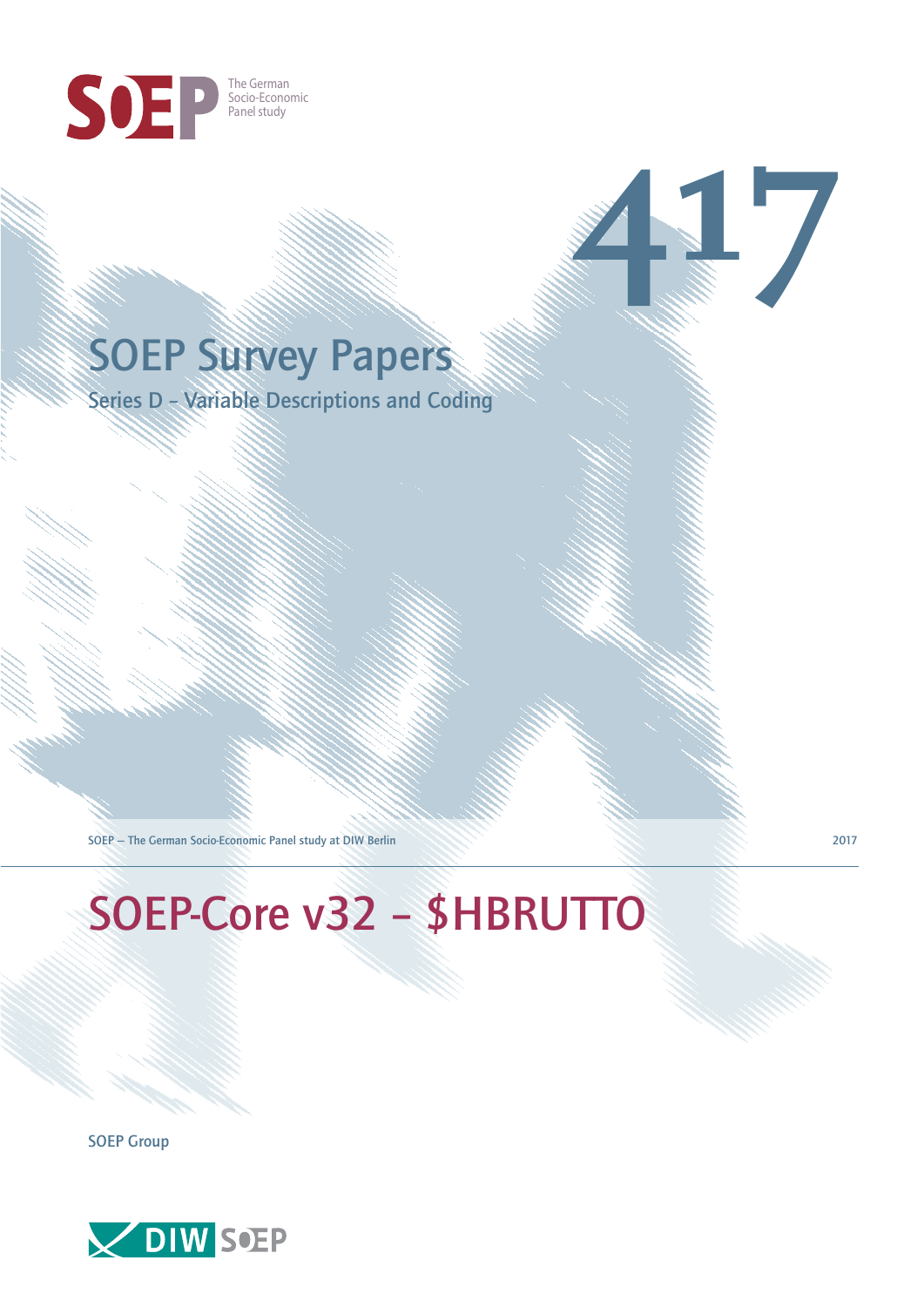Running since 1984, the German Socio-Economic Panel study (SOEP) is a wide-ranging representative longitudinal study of private households, located at the German Institute for Economic Research, DIW Berlin.

The aim of the SOEP Survey Papers Series is to thoroughly document the survey's data collection and data processing. The SOEP Survey Papers is comprised of the following series:

- Series A Survey Instruments (Erhebungsinstrumente)
- Series B Survey Reports (Methodenberichte)
- Series C Data Documentation (Datendokumentationen)
- Series D Variable Descriptions and Coding
- Series E SOEPmonitors
- Series F SOEP Newsletters
- Series G General Issues and Teaching Materials
- The SOEP Survey Papers are available at http://www.diw.de/soepsurveypapers

Editors:

Dr. Jan Goebel, DIW Berlin

- Prof. Dr. Martin Kroh, DIW Berlin and Humboldt Universität Berlin
- Prof. Dr. Carsten Schröder, DIW Berlin and Freie Universität Berlin
- Prof. Dr. Jürgen Schupp, DIW Berlin and Freie Universität Berlin

Please cite this paper as follows:

SOEP Group, 2017. SOEP-Core v32 – \$HBRUTTO. SOEP Survey Papers 417: Series D – Variable Descriptions and Coding. Berlin: DIW Berlin/SOEP



This work is licensed under a Creative Commons Attribution-ShareAlike 4.0 International License. © 2017 by SOEP ISSN: 2193-5580 (online) DIW Berlin German Socio-Economic Pan[el \(SOEP\)](http://creativecommons.org/licenses/by-sa/4.0/) Mohrenstr. 58 10117 Berlin Germany soeppapers@diw.de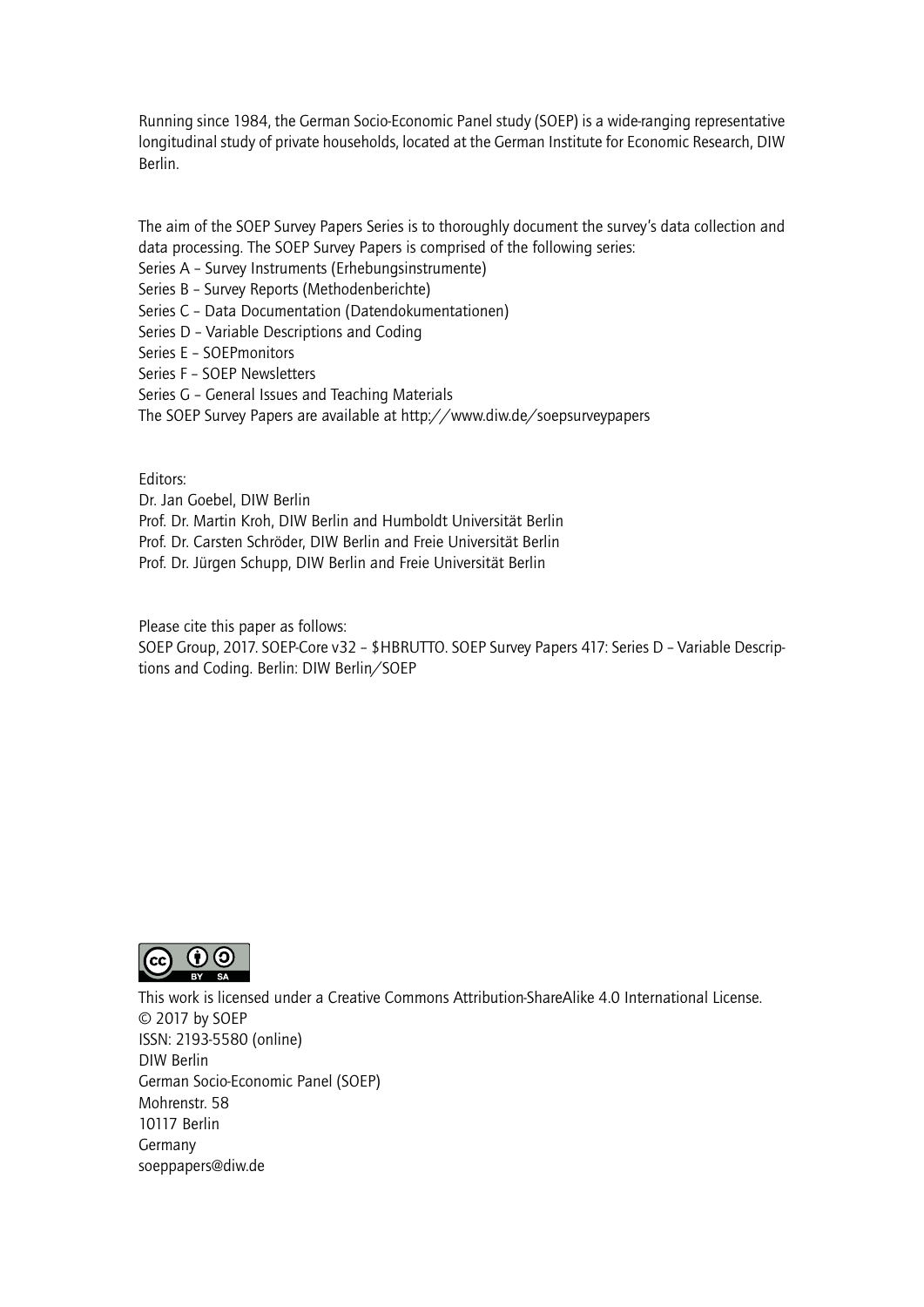

# SOEP-Core v32 – \$HBRUTTO

SOEP Group

2017

The files \$HBRUTTO are part of a collection, which is released with doi:10.5684/soep.v32.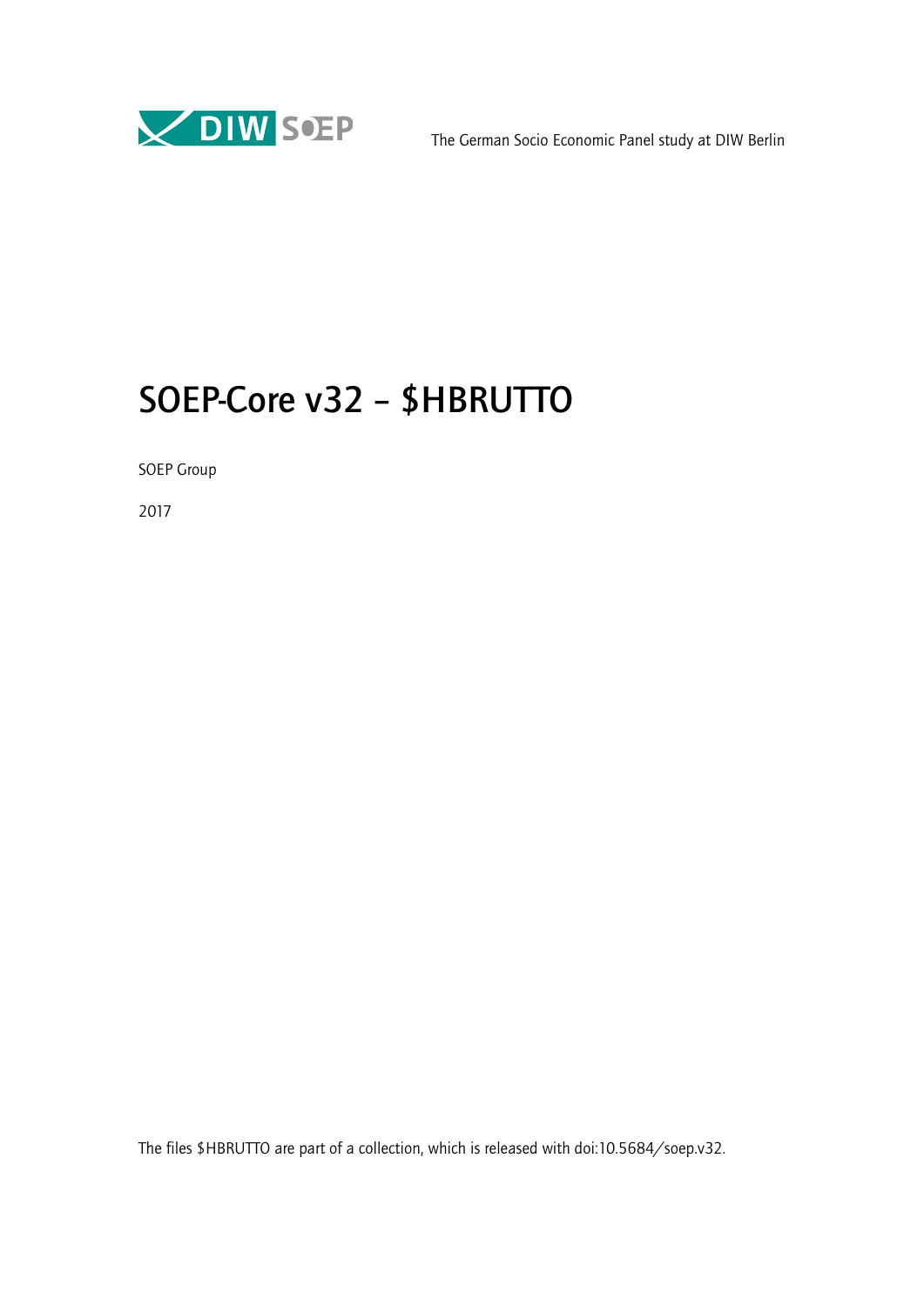# **Contents**

| 1              | <b>Overview</b>                                                                                                                                                | 4                                                              |
|----------------|----------------------------------------------------------------------------------------------------------------------------------------------------------------|----------------------------------------------------------------|
| 2              | <b>Household Hierarchy Variables</b><br>hhnrakt - Current Wave HH Number (=BFHHNR) [generic]<br>\$hhnr - Current Wave HH Number (=HHNRAKT) [generic]           | 4<br>$\overline{4}$<br>$\overline{4}$<br>$\overline{4}$        |
| 3              | <b>Panel Structure Variables</b>                                                                                                                               | 4<br>$\overline{4}$                                            |
| 4              | <b>Regional Variables</b><br>\$wum3 - Residential Area 3: Rental Housing [generic]                                                                             | 5<br>5<br>6<br>6<br>6<br>$\overline{7}$<br>7                   |
| 5              | Information on Persons in the Household<br>\$hpmax - Highest Person Number In Household [generic]                                                              | 8<br>8<br>8                                                    |
| 6              | Date of Last Contact with Household                                                                                                                            | 8<br>$\,8\,$<br>9<br>9                                         |
| $\overline{7}$ | <b>Adress and Contact Information</b>                                                                                                                          | 9<br>$\overline{9}$<br>10<br>10<br>10<br>11<br>11              |
| 8              | <b>Interview Information</b><br>\$catierg – CATI-result [generic] $\ldots \ldots \ldots \ldots \ldots \ldots \ldots \ldots \ldots \ldots \ldots \ldots \ldots$ | 11<br>11<br>11<br>11<br>12<br>12<br>12<br>13<br>13<br>13<br>14 |
| 9              | <b>Work Form Information</b>                                                                                                                                   | 14<br>14<br>15                                                 |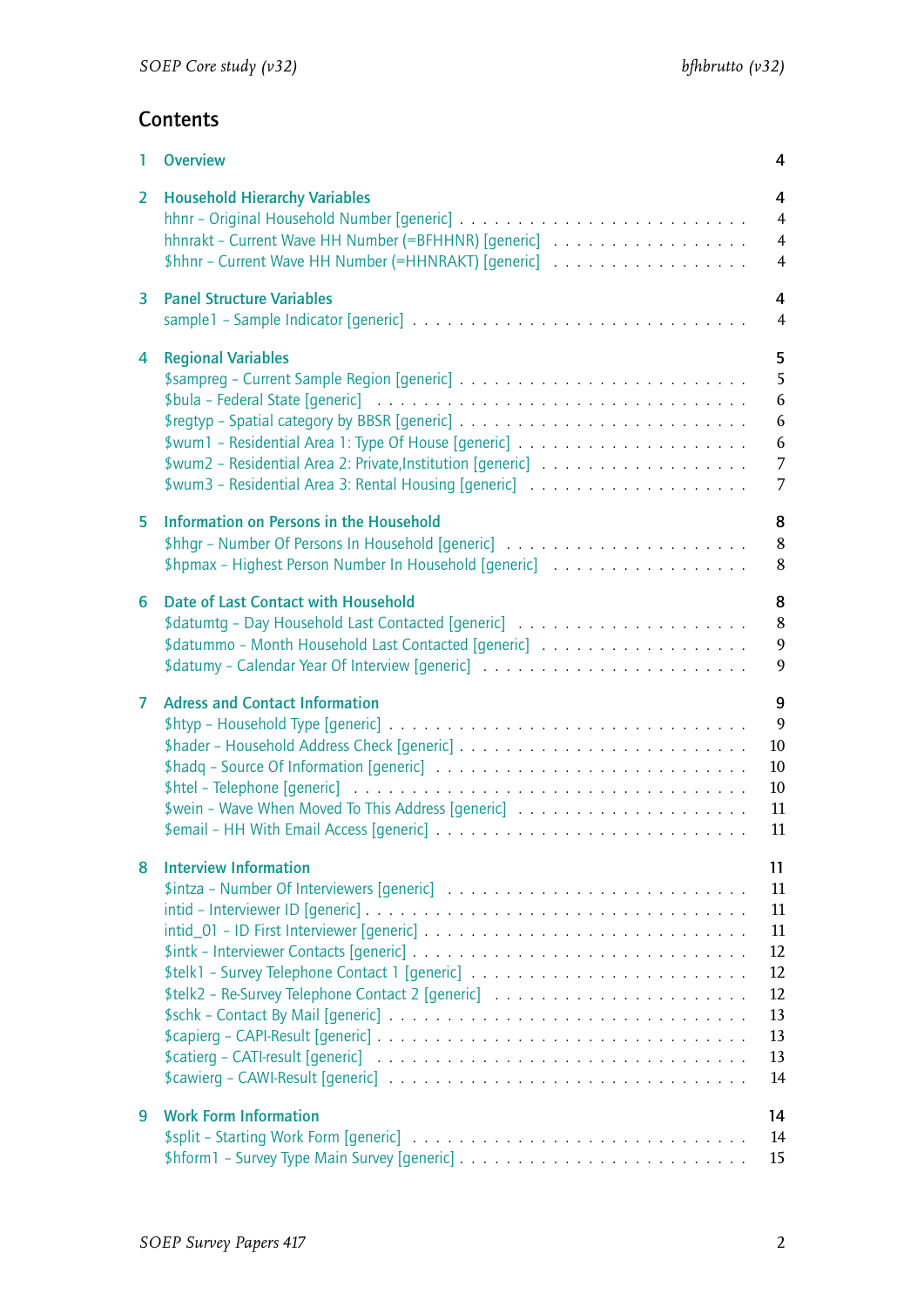| \$hforms – Result Of Survey [generic] $\ldots \ldots \ldots \ldots \ldots \ldots \ldots \ldots \ldots \ldots \ldots$<br>\$hergs - Household Survey Result, One Digit [generic] $\ldots \ldots \ldots \ldots \ldots \ldots$ |  |
|----------------------------------------------------------------------------------------------------------------------------------------------------------------------------------------------------------------------------|--|
| 10 Incentive and Additional Information                                                                                                                                                                                    |  |
| \$inckontr - Incentivized Households [generic] $\ldots \ldots \ldots \ldots \ldots \ldots \ldots \ldots \ldots$                                                                                                            |  |
| \$vodere – Choice of Incentive [generic] $\ldots \ldots \ldots \ldots \ldots \ldots \ldots \ldots \ldots \ldots \ldots$                                                                                                    |  |
|                                                                                                                                                                                                                            |  |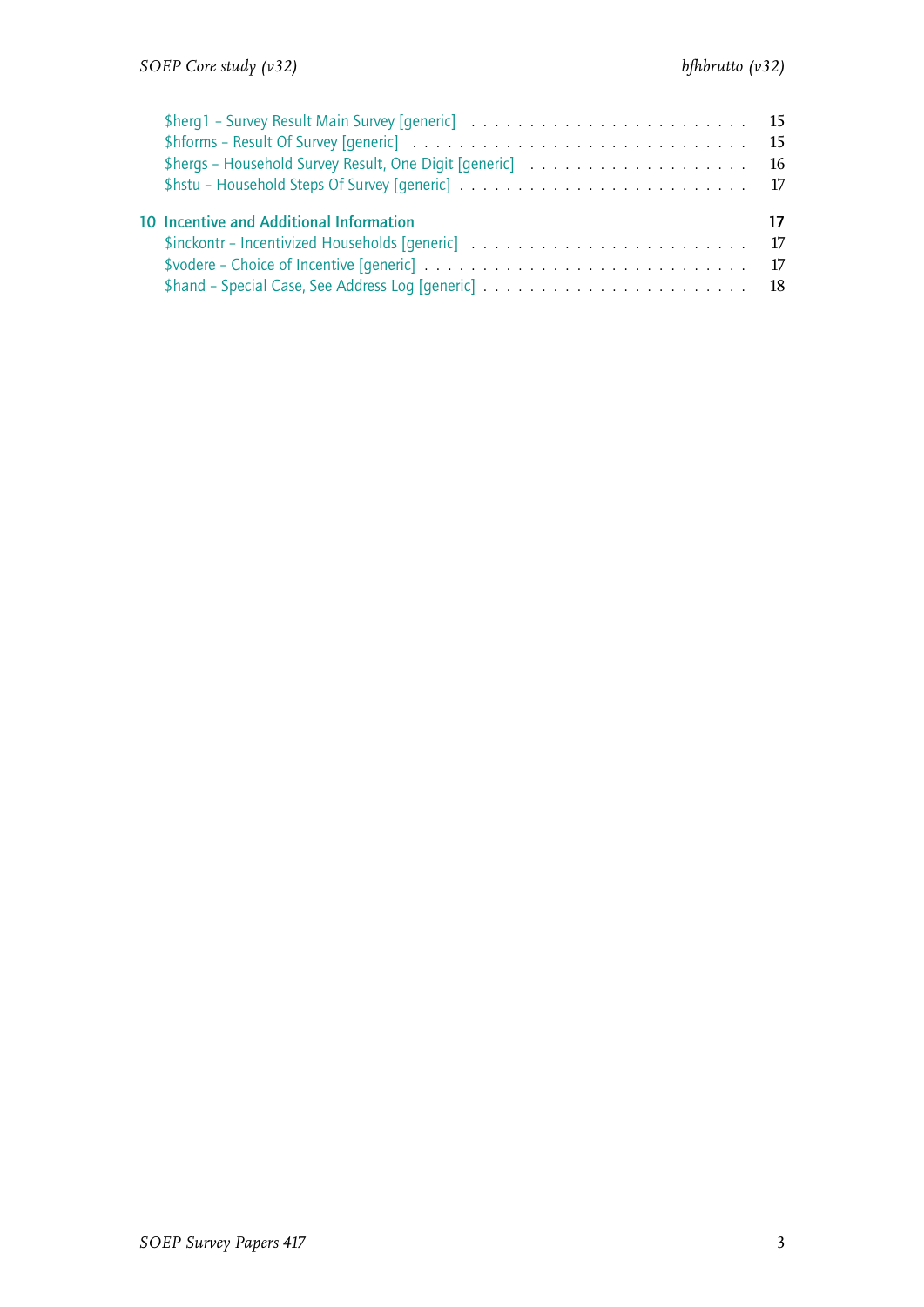# <span id="page-5-0"></span>1 Overview

\$HBRUTTO covers all households, who were successfully interviewed for the first time in wave \$ or were contacted for the purpose of being interviewed again in wave \$.

The data sets provide gross cross-sectional information on all SOEP households' interviews as well as their positions in the panel frame work. Therefore, the variables HHNR, HHN-RAKT, \$HHNR, SAMPLE1, and SOURCE are included in the datasets.

The data sets also contain information on:

- The household's region
- Gross information on the persons living in the household
- The date of the last interview
- Adress and contact information
- The date of the last interview
- Interviewer and contact information
- Work form information
- Incentive and additional information

All documented distributions relate to Version31 of the SOEP data (2014).

# <span id="page-5-1"></span>2 Household Hierarchy Variables

Variables to indentify the household in the hierachy:

#### <span id="page-5-2"></span>hhnr – Original Household Number [generic]

Identifier for the household on the highest hierachy level to which the household can be traced back to. [This information can be related to a specific variable and is not necessary generic.]

## <span id="page-5-3"></span>hhnrakt – Current Wave HH Number (=BFHHNR) [generic]

Identifier for the household (=\$HHNR) at the time of the interview. [This information can be related to a specific variable and is not necessary generic.]

#### \$hhnr – Current Wave HH Number (=HHNRAKT) [generic]

Identifier for the household (=HHNRAKT) at the time of the interview. [This information can be related to a specific variable and is not necessary generic.]

# <span id="page-5-4"></span>3 Panel Structure Variables

Variabels to indentify the household in the panel structure:

<span id="page-5-5"></span>sample1 – Sample Indicator [generic]

| 1 [1] A German HH Head, West | 2016 |
|------------------------------|------|
| 2 [2] B1 Turkish HH Head     | 108  |
| 3 [3] B2 Yugoslav HH Head    | 67   |
| 4 [4] B3 Greek HH Head       | 44   |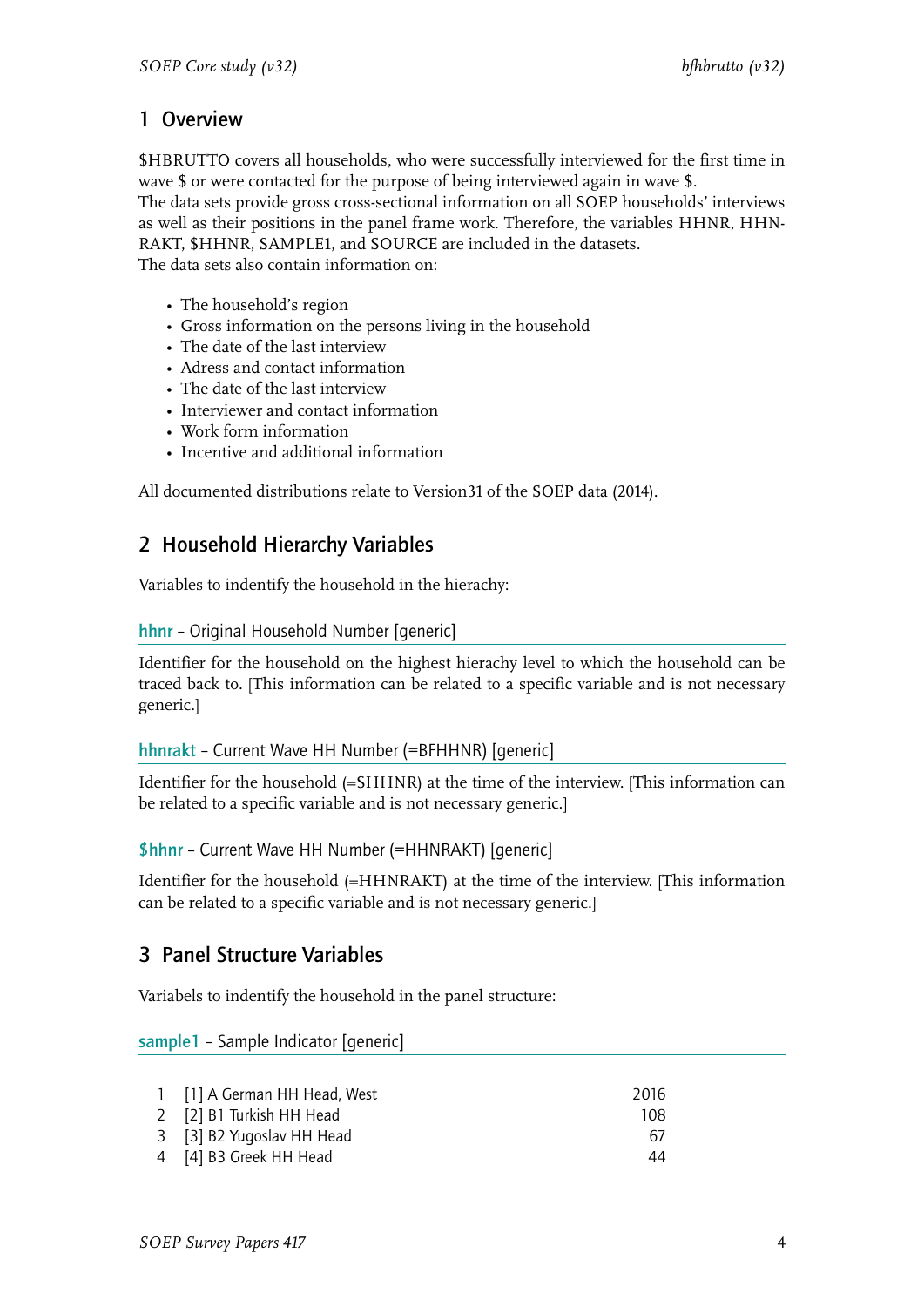| 5                  | [5] B4 Italian HH Head                                           | 86   |
|--------------------|------------------------------------------------------------------|------|
| 6                  | [6] B5 Spanish HH Head                                           | 31   |
| 7                  | [7] C German HH Head, East,                                      | 1303 |
| 8                  | [8] D1 Immigrant W. Germany                                      | 127  |
| 9                  | [9] D2 Immigrant W. Germany                                      | 104  |
| 10                 | [10] E1 Refrehment (PAPI)                                        | 48   |
| 11                 | [11] E2 Refrehment (CAPI)                                        | 36   |
| 12                 | [12] F1 Refreshment, 2000                                        | 2569 |
| 13                 | [13] F2 Refreshment, Additional Foreigner Addresses              | 49   |
| 14                 | [14] G1 High Income (PreTest)                                    | 0    |
| 15                 | [15] G2 High Income                                              | 703  |
| $\bar{\mathbf{u}}$ | (6 rows omitted)                                                 | 4443 |
| 24                 | [24] M1 Migration 2013                                           | 2473 |
| 29                 | [29] M2 Migration Increase 2015                                  | 9999 |
| 60                 | [60] L2/3 FiD Screening, Low Income, 2010/11                     | 859  |
| 61                 | [61] L2/3 FiD Screening, Single Parent, 2010/11                  | 855  |
| 62                 | [62] L2/3 FiD Screening, Families with Several Children, 2010/11 | 967  |
| 63                 | [63] L1 FiD Birth Cohort 2007                                    | 346  |
| 64                 | [64] L1 FiD Birth Cohort 2008                                    | 369  |
| 65                 | [65] L1 FiD Birth Cohort 2009                                    | 339  |
| 66                 | [66] L1 FiD Birth Cohort 2010                                    | 352  |
| $-1$               | [-1] No Answer                                                   | 0    |
| $-2$               | [-2] Does not apply                                              | 0    |
| $-3$               | [-3] Answer improbable                                           | 0    |
| $-4$               | [-4] Inadmissible multiple response                              | 0    |
| $-5$               | [-5] Not included in this version of the questionnaire           | 0    |
| $-6$               | [-6] Version of questionnaire with modified filtering            | 0    |
|                    |                                                                  |      |

Unchanging subsample information: for example, a household from Sample C would retain this original sample number (the sample in which the household first entered SOEP) even after moving to West Germany (see also the comments on the variables \$SAMPREG). [This information can be related to a specific variable and is not necessary generic.]

# <span id="page-6-0"></span>4 Regional Variables

Information on the household's location:

<span id="page-6-1"></span>\$sampreg – Current Sample Region [generic]

| 1 [1] West Germany                                        | 23619 |
|-----------------------------------------------------------|-------|
| 2 [2] East Germany                                        | 4674  |
| -1 [-1] No Answer                                         |       |
| -2 [-2] Does not apply                                    |       |
| -3 [-3] Answer improbable                                 |       |
| -4 [-4] Inadmissible multiple response                    |       |
| -5 [-5] Not included in this version of the questionnaire |       |
| -6 [-6] Version of questionnaire with modified filtering  |       |

This variable indicates the household's regional location. It shows whether the household is located in the territory of the former GDR or FDR. Since 2009, it is not longer possible to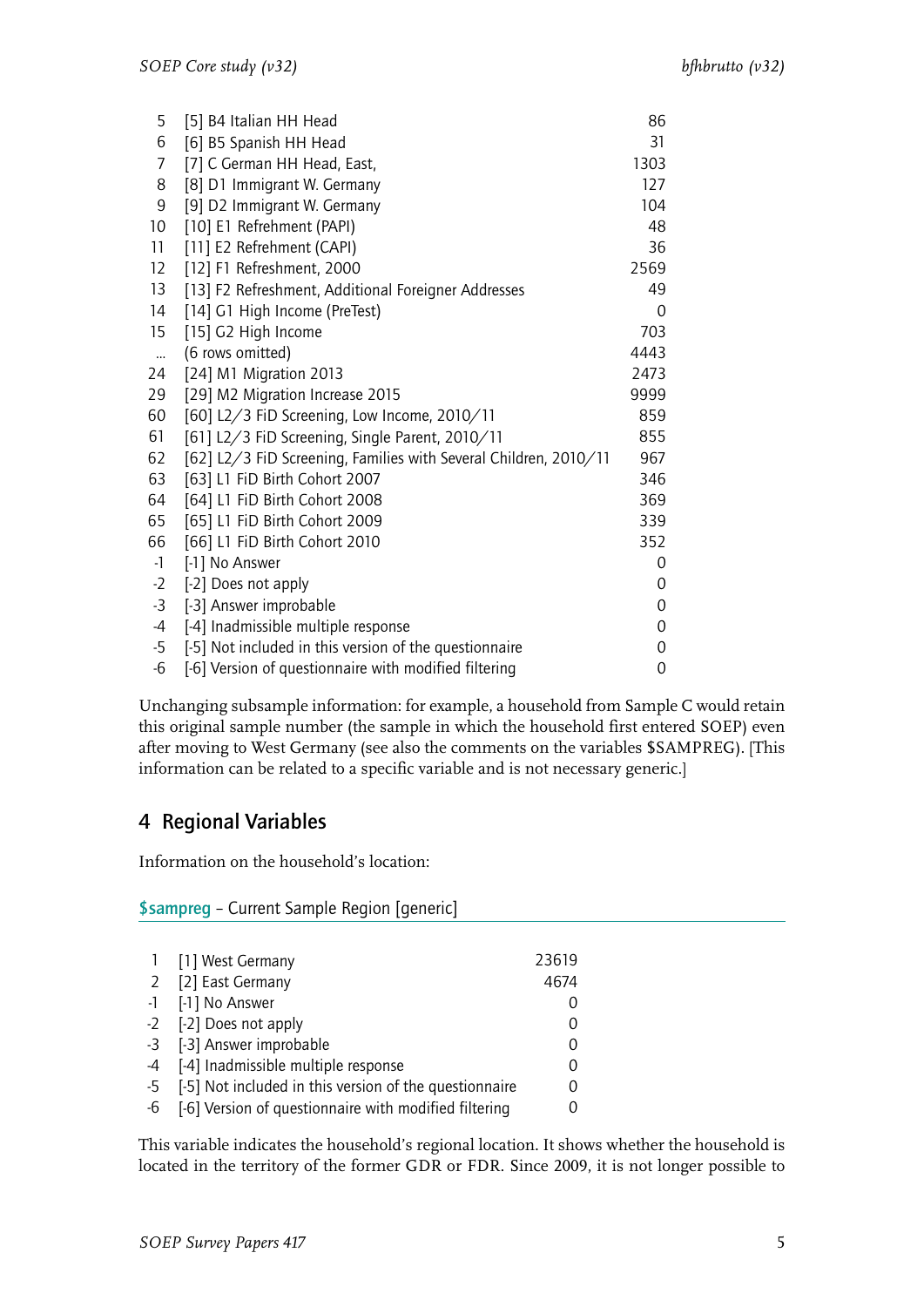distinguish between East and West in the state of Berlin due to a reform of district borders. [This information can be related to a specific variable and is not necessary generic.]

<span id="page-7-0"></span>

| \$bula - Federal State [generic] |  |  |
|----------------------------------|--|--|
|----------------------------------|--|--|

| 1    | [1] Schleswig-Holstein                                 | 897  |
|------|--------------------------------------------------------|------|
| 2    | [2] Hamburg                                            | 645  |
| 3    | [3] Lower Saxony                                       | 2539 |
| 4    | [4] Bremen                                             | 230  |
| 5    | [5] North Rhine-Westphalia                             | 5842 |
| 6    | [6] Hesse                                              | 2255 |
| 7    | [7] Rhineland-Palatinate                               | 1297 |
| 8    | [8] Baden-Wuerttemberg                                 | 3713 |
| 9    | [9] Bavaria                                            | 4750 |
| 10   | [10] Saarland                                          | 244  |
| 11   | [11] Berlin                                            | 1492 |
| 12   | [12] Brandenburg                                       | 768  |
| 13   | [13] Mecklenburg-West Pomerania                        | 479  |
| 14   | [14] Saxony                                            | 1163 |
| 15   | [15] Saxony-Anhalt                                     | 736  |
| 16   | [16] Thuringia                                         | 885  |
| $-1$ | [-1] No Answer                                         | 0    |
| $-2$ | [-2] Does not apply                                    | 358  |
| $-3$ | [-3] Answer improbable                                 | 0    |
| -4   | [-4] Inadmissible multiple response                    | 0    |
| $-5$ | [-5] Not included in this version of the questionnaire | 0    |
| $-6$ | [-6] Version of questionnaire with modified filtering  | 0    |

This variable indicates the federal state (Bundesland), in which the household is currently located. [This information can be related to a specific variable and is not necessary generic.]

<span id="page-7-1"></span>\$regtyp – Spatial category by BBSR [generic]

| 1 [1] Urban regions                                       | 19776            |
|-----------------------------------------------------------|------------------|
| 2 [2] Regions undergoing urbanization                     | 8159             |
| -1 [-1] No Answer                                         | 358              |
| -2 [-2] Does not apply                                    |                  |
| -3 [-3] Answer improbable                                 | $\left( \right)$ |
| -4 [-4] Inadmissible multiple response                    | $\Omega$         |
| -5 [-5] Not included in this version of the questionnaire | 0                |
| -6 [-6] Version of questionnaire with modified filtering  | $\cup$           |

This variable indicates the household's regional settlement structure/ spatial character. [This information can be related to a specific variable and is not necessary generic.]

<span id="page-7-2"></span>\$wum1 – Residential Area 1: Type Of House [generic]

| 1 [1] Farm House     | 941  |
|----------------------|------|
| 2 [2] 1-2 Fam. House | 6107 |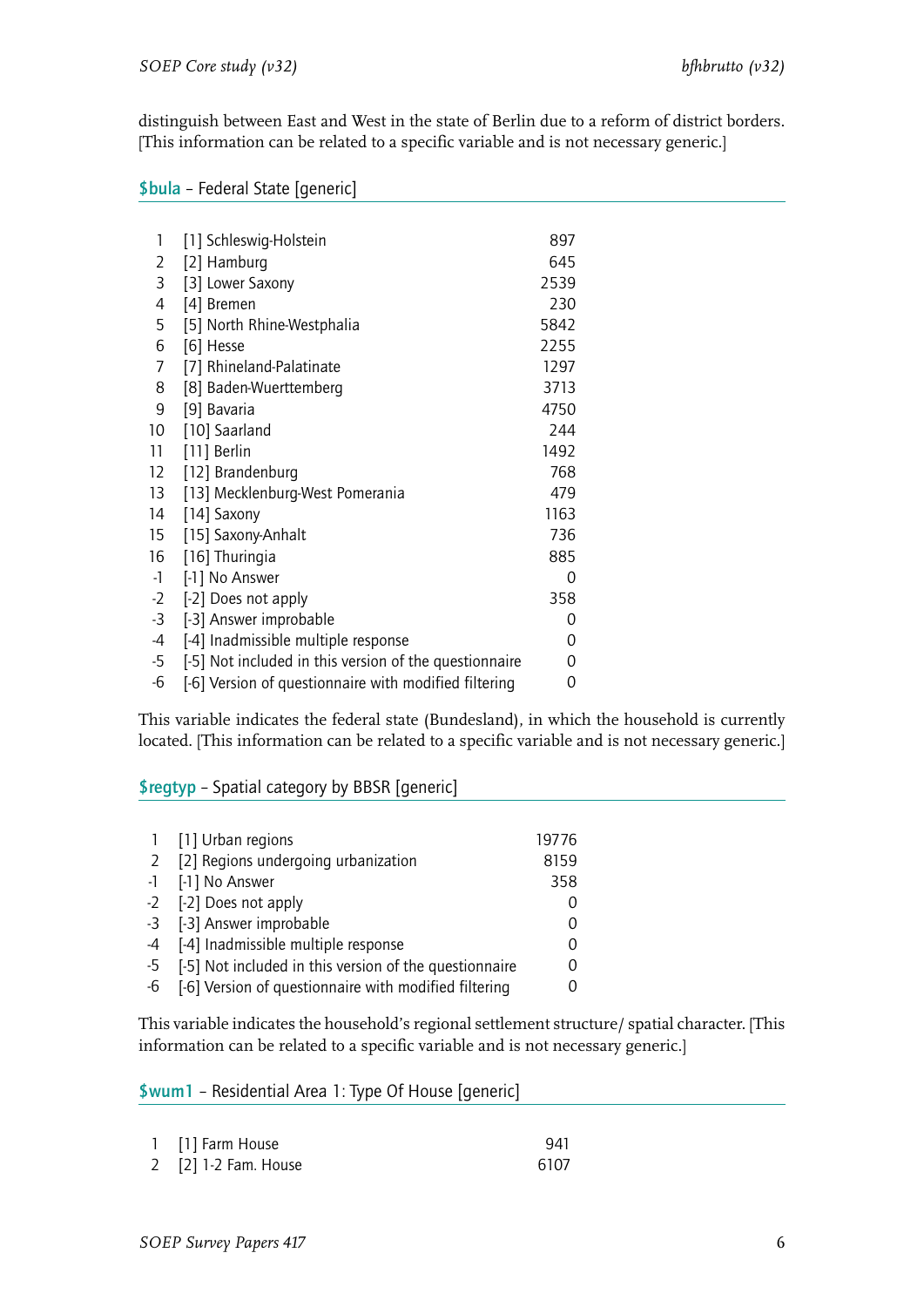| 3    | [3] 1-2 Fam. Rowhouse                                  | 3374          |
|------|--------------------------------------------------------|---------------|
| 4    | [4] Apt. In 3-4 Unit Bldg.                             | 3051          |
| 5    | [5] Apt. In 5-8 Unit Bldg.                             | 6069          |
| 6    | [6] Apt. In 9+ Unit Bldg.                              | 4888          |
| 7    | [7] High Rise                                          | 505           |
| 8    | [8] Other Building                                     | 4             |
| 9    | [9] No Answer                                          | $\mathcal{O}$ |
| $-1$ | [-1] No Answer                                         | 921           |
| $-2$ | [-2] Does not apply                                    | 2433          |
| $-3$ | [-3] Answer improbable                                 | $\mathcal{O}$ |
| -4   | [-4] Inadmissible multiple response                    |               |
| $-5$ | [-5] Not included in this version of the questionnaire |               |
| -6   | [-6] Version of questionnaire with modified filtering  |               |

This variable indicates the real estate type of the household's dwelling. [This information can be related to a specific variable and is not necessary generic.]

### <span id="page-8-0"></span>\$wum2 – Residential Area 2: Private,Institution [generic]

|      | [1] Private Household                                  | 25686 |
|------|--------------------------------------------------------|-------|
| 2    | [2] Youth Resid. Dorm                                  | 5     |
| 3    | [3] Student Dormitory                                  | 46    |
| 4    | [4] Workers Dormitory                                  | 18    |
| 5    | [5] Old-Age Home                                       | 27    |
| 6    | [6] Old Peoples Home                                   | 32    |
| 7    | [7] Other                                              | 28    |
| 8    | [8] hotel                                              | 18    |
| 9    | [9] No Answer                                          | Ω     |
| -1   | [-1] No Answer                                         | ი     |
| $-2$ | [-2] Does not apply                                    | 2433  |
| $-3$ | [-3] Answer improbable                                 | O     |
| -4   | [-4] Inadmissible multiple response                    |       |
| -5   | [-5] Not included in this version of the questionnaire |       |
| -6   | [-6] Version of questionnaire with modified filtering  |       |

This variable indicates whether the household is a privat residence or part of an institution. [This information can be related to a specific variable and is not necessary generic.]

#### <span id="page-8-1"></span>\$wum3 – Residential Area 3: Rental Housing [generic]

| 1  | [1] Res. Area Old.          | 12118         |
|----|-----------------------------|---------------|
| 2  | [2] Res. Area New.          | 5526          |
| 3  | [3] Mixed Resid., Comm Area | 6654          |
| 4  | [4] Commercial Area         | 170           |
| 5  | [5] Industrial Area         | 542           |
| 6  | [6] Other                   | $\mathcal{L}$ |
| 9  | [9] No Answer               | Ω             |
| -1 | [-1] No Answer              | 850           |
| -2 | [-2] Does not apply         | 2433          |
|    | -3 [-3] Answer improbable   |               |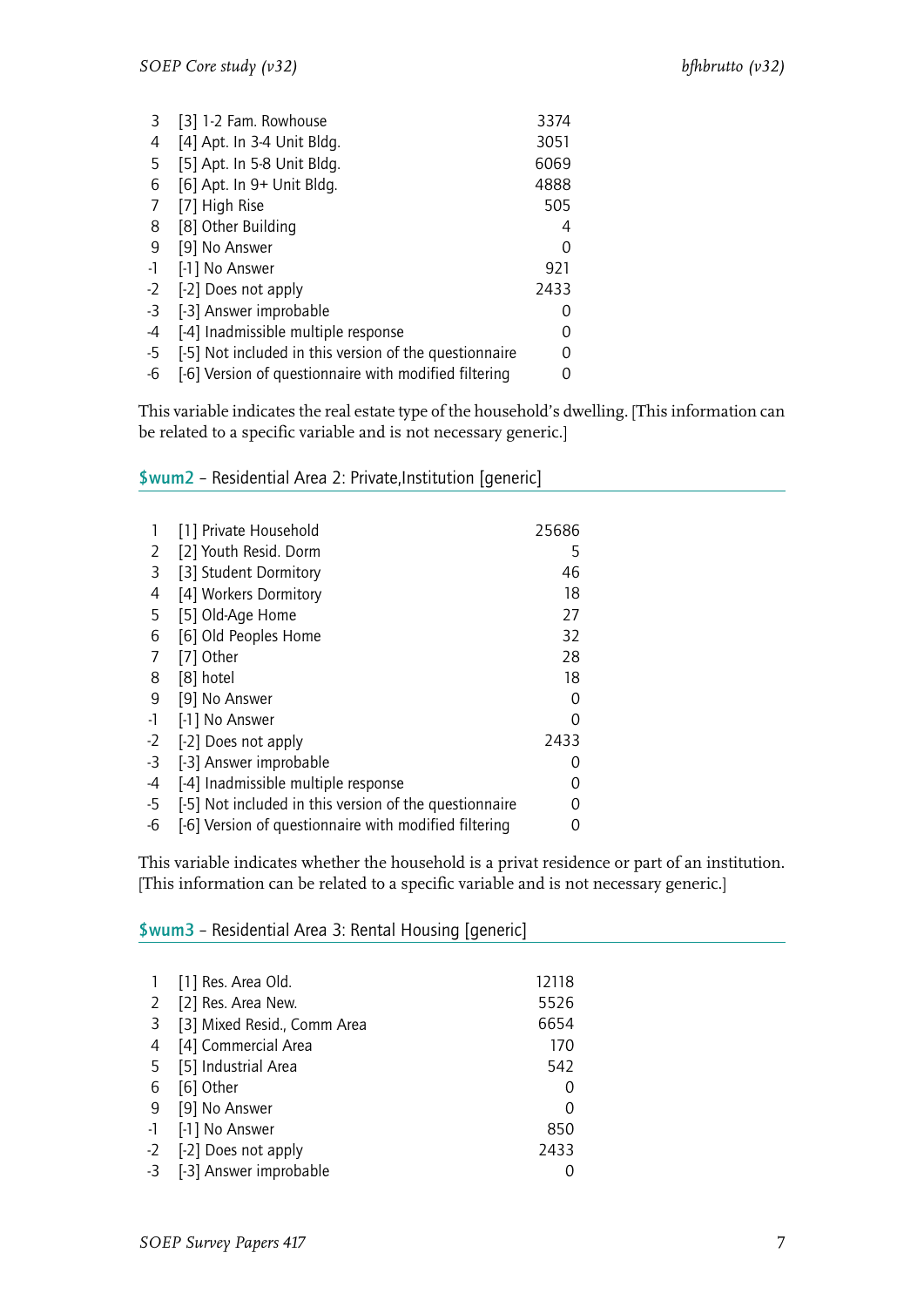- -4 [-4] Inadmissible multiple response 0
- -5 [-5] Not included in this version of the questionnaire 0
- -6 [-6] Version of questionnaire with modified filtering 0

This variable indicates the household's quarter type. [This information can be related to a specific variable and is not necessary generic.]

# <span id="page-9-0"></span>5 Information on Persons in the Household

Information on the household's inhabitants:

<span id="page-9-1"></span>

|  |  |  | \$hhgr - Number Of Persons In Household [generic] |  |
|--|--|--|---------------------------------------------------|--|
|--|--|--|---------------------------------------------------|--|

| 0  | 9024 |
|----|------|
| 1  | 4845 |
| V  | 6331 |
| 3  | 3059 |
| 4  | 3024 |
| 5  | 1419 |
| 6  | 401  |
| 7  | 113  |
| 8  | 43   |
| q  | 15   |
| 10 | 13   |
| 11 | 4    |
| 12 | 7    |
|    |      |

This variable indicates the number of persons currently living in the household. [This information can be related to a specific variable and is not necessary generic.]

## <span id="page-9-2"></span>\$hpmax – Highest Person Number In Household [generic]

This variable indicates the number of persons, who ever lived in the household during the survey period. [This information can be related to a specific variable and is not necessary generic.]

# <span id="page-9-3"></span>6 Date of Last Contact with Household

Information on the last contact with the household:

<span id="page-9-4"></span>\$datumtg – Day Household Last Contacted [generic]

| 0 [0] No Interview                                        | 124 |
|-----------------------------------------------------------|-----|
| -1 [-1] No Answer                                         | 0   |
| -2 [-2] Does not apply                                    | O   |
| -3 [-3] Answer improbable                                 | O   |
| -4 [-4] Inadmissible multiple response                    | O   |
| -5 [-5] Not included in this version of the questionnaire | 0   |
| -6 [-6] Version of questionnaire with modified filtering  | 0   |
|                                                           |     |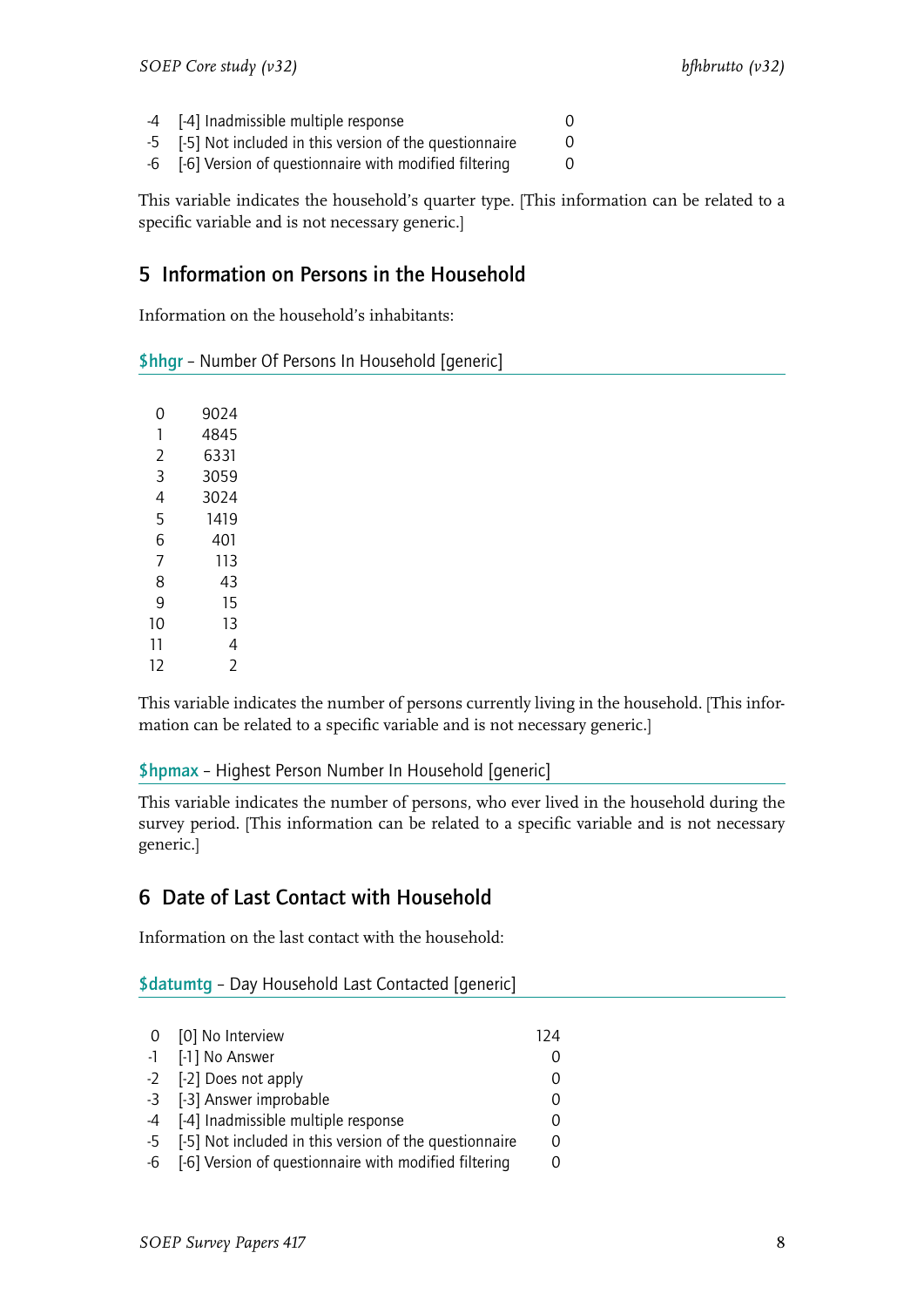Day of last interview [This information can be related to a specific variable and is not necessary generic.]

<span id="page-10-0"></span>\$datummo - Month Household Last Contacted [generic]

| 0    | [0] No Interview                                       | 124  |
|------|--------------------------------------------------------|------|
| 1    | [1] January                                            | 99   |
| 2    | [2] February                                           | 3575 |
| 3    | [3] March                                              | 3825 |
| 4    | [4] April                                              | 2142 |
| 5    | $[5]$ May                                              | 2831 |
| 6    | $[6]$ June                                             | 2623 |
| 7    | $[7]$ July                                             | 3567 |
| 8    | [8] August                                             | 3375 |
| 9    | [9] September                                          | 2597 |
| 10   | [10] October                                           | 1815 |
| 11   | [11] November                                          | 1599 |
| 12   | [12] December                                          | 121  |
| $-1$ | [-1] No Answer                                         | 0    |
| $-2$ | [-2] Does not apply                                    | 0    |
| $-3$ | [-3] Answer improbable                                 | 0    |
| -4   | [-4] Inadmissible multiple response                    | 0    |
| $-5$ | [-5] Not included in this version of the questionnaire | 0    |
| -6   | [-6] Version of questionnaire with modified filtering  | 0    |

Month of last interview [This information can be related to a specific variable and is not necessary generic.]

## <span id="page-10-1"></span>\$datumy – Calendar Year Of Interview [generic]

Year of last interview [This information can be related to a specific variable and is not necessary generic.]

# <span id="page-10-2"></span>7 Adress and Contact Information

Information on the household's adress:

## <span id="page-10-3"></span>\$htyp – Household Type [generic]

|                | [1] Old HH, Same Address                               | 15939 |
|----------------|--------------------------------------------------------|-------|
| 2              | [2] Old HH, New Address                                | 1337  |
| $\overline{3}$ | [3] Old HH, Temp.Mis.                                  | 212   |
| 4              | [4] New HH, Temp.Mis.                                  | 227   |
| 5              | [5] New Household                                      | 10578 |
| $-1$           | [-1] No Answer                                         |       |
| $-2$           | [-2] Does not apply                                    |       |
| $-3$           | [-3] Answer improbable                                 | O     |
| -4             | [-4] Inadmissible multiple response                    | 0     |
| $-5$           | [-5] Not included in this version of the questionnaire |       |
| -6             | [-6] Version of questionnaire with modified filtering  |       |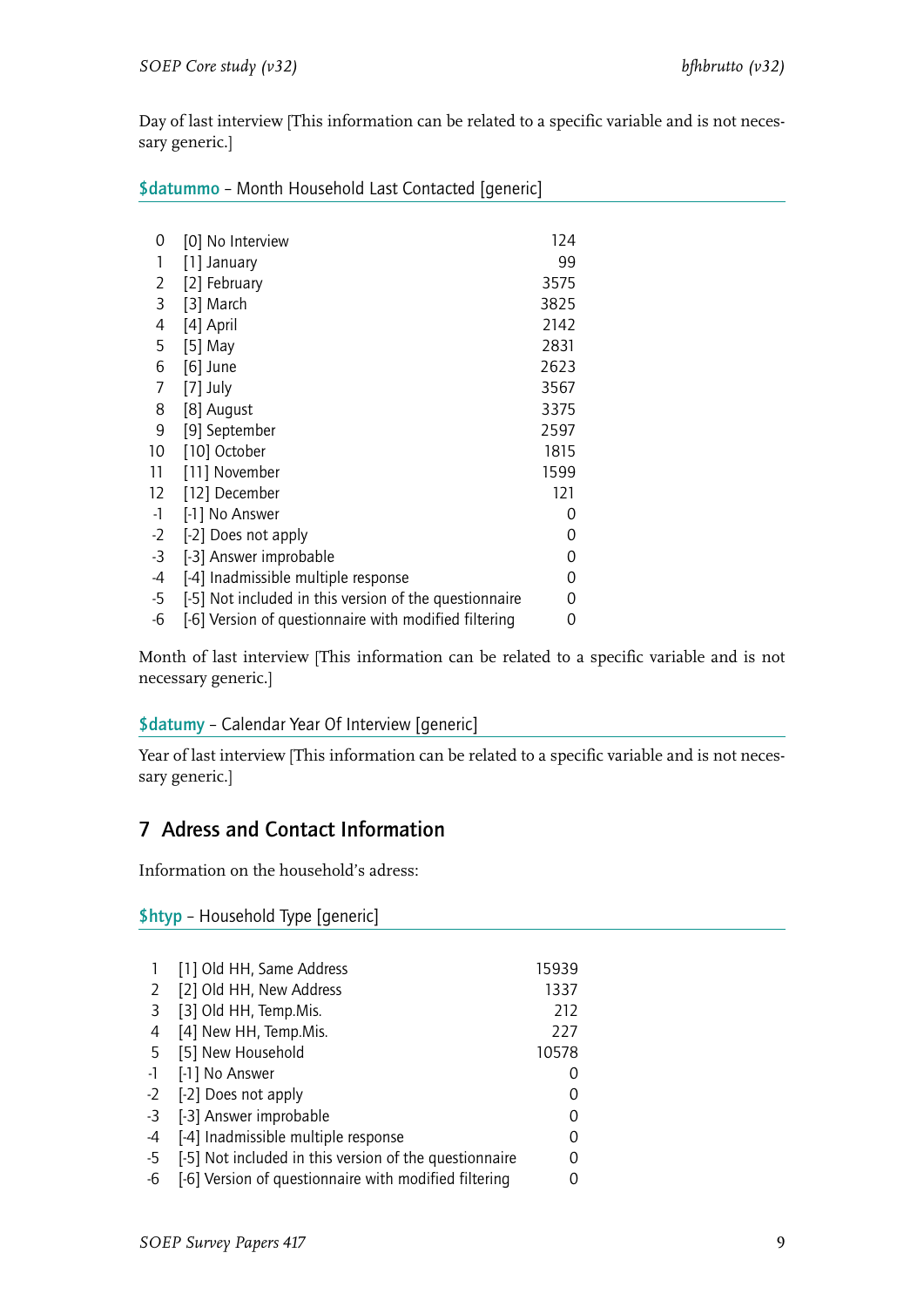This variable indicates whether a household moved since the last interview [This information can be related to a specific variable and is not necessary generic.]

<span id="page-11-0"></span>\$hader – Household Address Check [generic]

|      | [1] Moved Address Obtained                             | 1538          |
|------|--------------------------------------------------------|---------------|
| 2    | [2] Moved, No New Address                              | 1728          |
| 3    | [3] Address, HH Not Found                              | 94            |
| 4    | [4] Address Unknown                                    | 31            |
| 5    | [5] Moved To Foreign Country                           | 350           |
| 6    | [6] Has Died                                           | 61            |
| 7    | [7] HH Dissolved                                       | 37            |
| 8    | [8] Info. Blocked                                      | 5             |
| $-1$ | [-1] No Answer                                         | 0             |
| $-2$ | [-2] Does not apply                                    | 24449         |
| $-3$ | [-3] Answer improbable                                 | $\mathcal{L}$ |
| -4   | [-4] Inadmissible multiple response                    |               |
| $-5$ | [-5] Not included in this version of the questionnaire |               |
| -6   | [-6] Version of questionnaire with modified filtering  |               |

\$HADER shows whether or not the adress of a household, who is founded or has moved in the current wave, was successfully obtained. [This information can be related to a specific variable and is not necessary generic.]

<span id="page-11-1"></span>\$hadq – Source Of Information [generic]

|      | [1] Interviewer                                        | 2557     |  |
|------|--------------------------------------------------------|----------|--|
| 2    | [2] Mail                                               | 435      |  |
| -3   | [3] Registration Office                                | 747      |  |
| 4    | [4] Target Person                                      | 105      |  |
| $-1$ | [-1] No Answer                                         | 0        |  |
| $-2$ | [-2] Does not apply                                    | 24449    |  |
| $-3$ | [-3] Answer improbable                                 | $\Omega$ |  |
| -4   | [-4] Inadmissible multiple response                    | 0        |  |
| $-5$ | [-5] Not included in this version of the questionnaire | 0        |  |
| -6   | [-6] Version of questionnaire with modified filtering  | 0        |  |

\$HADQ indicates the source for the information in \$HADER (see above). [This information can be related to a specific variable and is not necessary generic.]

<span id="page-11-2"></span>\$htel – Telephone [generic]

| 1 [1] Telephone Known                                     | 20889 |
|-----------------------------------------------------------|-------|
| -1 [-1] No Answer                                         |       |
| -2 [-2] Does not apply                                    | 7404  |
| -3 [-3] Answer improbable                                 |       |
| -4 [-4] Inadmissible multiple response                    | 0     |
| -5 [-5] Not included in this version of the questionnaire | 0     |
| -6 [-6] Version of questionnaire with modified filtering  | Ω     |
|                                                           |       |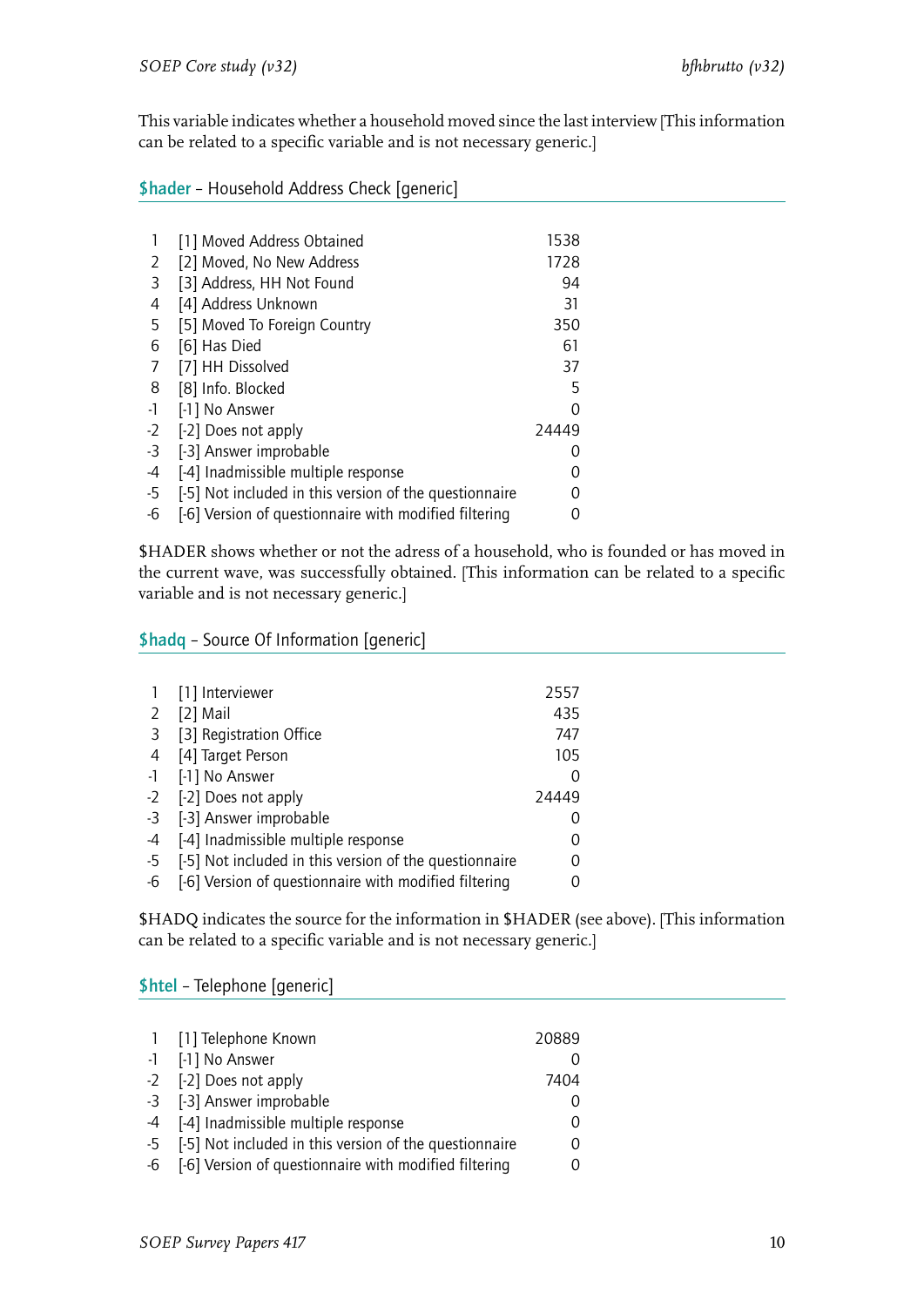This variable indicates whether the household's telephone number is known or not. [This information can be related to a specific variable and is not necessary generic.]

<span id="page-12-0"></span>\$wein – Wave When Moved To This Address [generic]

This variable indicates the year since the household has its current adress. [This information can be related to a specific variable and is not necessary generic.]

<span id="page-12-1"></span>\$email – HH With Email Access [generic]

| 1 [1] Email address Known                                 | 7064  |
|-----------------------------------------------------------|-------|
| -1 [-1] No Answer                                         |       |
| -2 [-2] Does not apply                                    | 21229 |
| -3 [-3] Answer improbable                                 |       |
| -4 [-4] Inadmissible multiple response                    |       |
| -5 [-5] Not included in this version of the questionnaire |       |
| -6 [-6] Version of questionnaire with modified filtering  |       |

This variable indicates whether the household's E-mail adress is known or not. [This information can be related to a specific variable and is not necessary generic.]

# <span id="page-12-2"></span>8 Interview Information

<span id="page-12-3"></span>\$intza – Number Of Interviewers [generic]

|      | [0] No Interviewer                                     | 5917          |
|------|--------------------------------------------------------|---------------|
|      | [1] 1 Interviewer                                      | 21855         |
|      | 2 [2] 2 Interviewers                                   | 504           |
|      | 3 [3] 3 Interviewers                                   | 17            |
|      | -1 [-1] No Answer                                      | $\mathcal{O}$ |
|      | -2 [-2] Does not apply                                 | 0             |
|      | -3 [-3] Answer improbable                              | 0             |
| $-4$ | [-4] Inadmissible multiple response                    | 0             |
| -5   | [-5] Not included in this version of the questionnaire | 0             |
| -6   | [-6] Version of questionnaire with modified filtering  | O             |

This variable indicates the number of interviewers, who surveyed the household during the current wave. [This information can be related to a specific variable and is not necessary generic.]

<span id="page-12-4"></span>intid – Interviewer ID [generic]

The Interviewer ID in the current wave. [This information can be related to a specific variable and is not necessary generic.]

<span id="page-12-5"></span>intid\_01 – ID First Interviewer [generic]

The ID of the interviewer, who interviewed the household first in the current survey wave. [This information can be related to a specific variable and is not necessary generic.]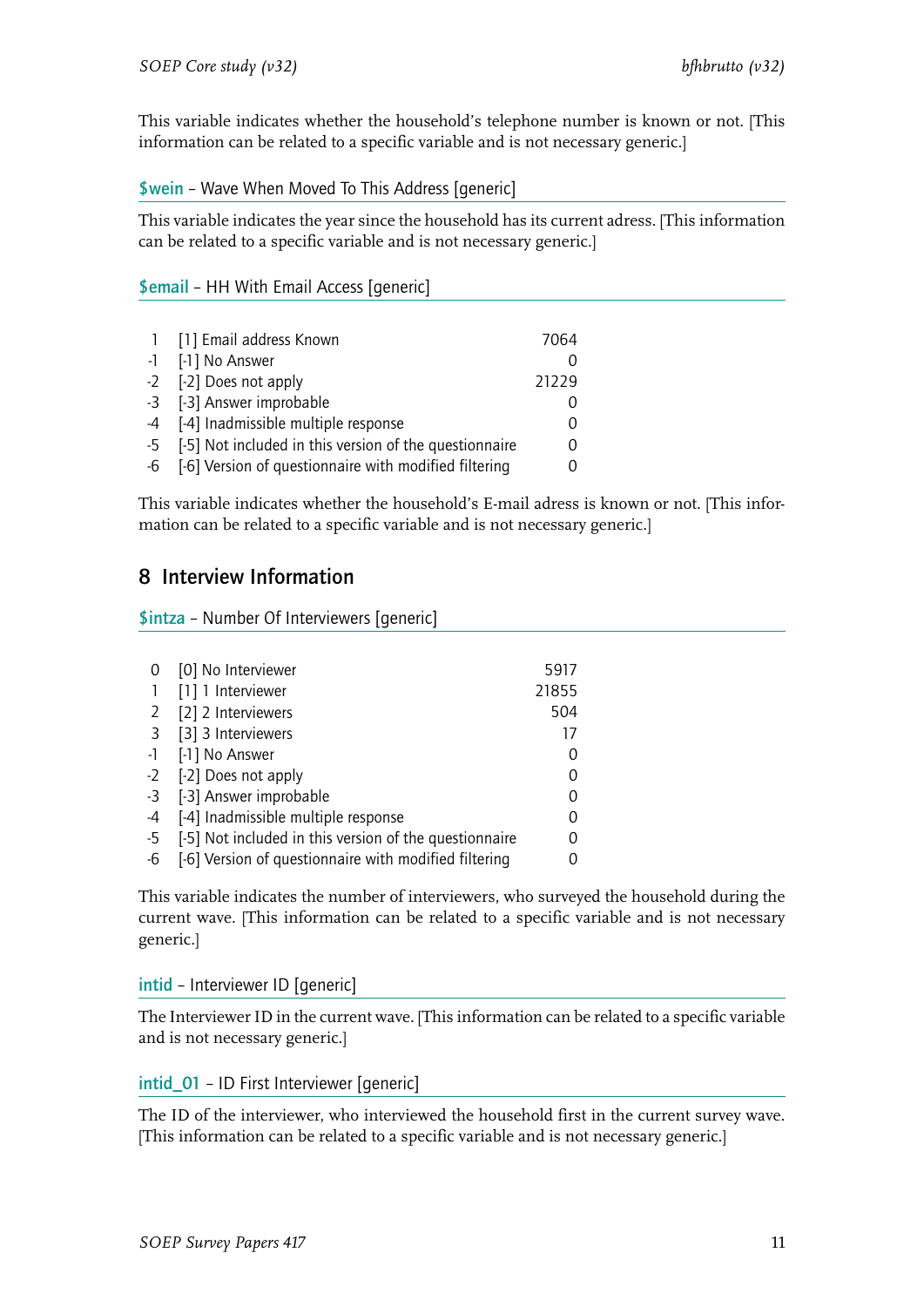## <span id="page-13-0"></span>\$intk – Interviewer Contacts [generic]

|                                                        | 5917             |
|--------------------------------------------------------|------------------|
| [1] 1 Interview Contact                                | 6094             |
| [2] 2 Interview Contacts                               | 6080             |
| [3] 3 Interview Contacts                               | 3689             |
| [4] 4 Interview Contacts                               | 2369             |
| [5] 5 Interview Contacts                               | 1417             |
| [6] 6 Interview Contacts                               | 871              |
| [7] 7 Interview Contacts                               | 563              |
| [8] 8 Interview Contacts                               | 416              |
| [9] 9+ Interview Contacts                              | 877              |
| [-1] No Answer                                         | $\mathcal{O}$    |
| [-2] Does not apply                                    | O                |
| [-3] Answer improbable                                 | Ω                |
| [-4] Inadmissible multiple response                    | Ω                |
| [-5] Not included in this version of the questionnaire | O                |
| [-6] Version of questionnaire with modified filtering  |                  |
|                                                        | [0] 0 Interviews |

Number of interviewer contacts during the current survey wave. [This information can be related to a specific variable and is not necessary generic.]

#### <span id="page-13-1"></span>\$telk1 – Survey Telephone Contact 1 [generic]

| 0    | [0] Tried Telephone                                    | 415   |
|------|--------------------------------------------------------|-------|
|      | [1] Phone No Contact                                   | 242   |
| 2    | [2] Phone Cleared Up                                   | 2436  |
|      | 3 [3] Written, By Mail                                 | 159   |
| $-1$ | [-1] No Answer                                         |       |
| $-2$ | [-2] Does not apply                                    | 25041 |
|      | -3 [-3] Answer improbable                              |       |
| -4   | [-4] Inadmissible multiple response                    |       |
| -5   | [-5] Not included in this version of the questionnaire |       |
| -6   | [-6] Version of questionnaire with modified filtering  |       |

This variable shows the result of a telephone interview attempt for households who were unsuccessfully covered by an interviewer. [This information can be related to a specific variable and is not necessary generic.]

#### <span id="page-13-2"></span>\$telk2 – Re-Survey Telephone Contact 2 [generic]

| 0              | [0] No Phone Obtained                                  |       |
|----------------|--------------------------------------------------------|-------|
| $\overline{1}$ | [1] Make Up No Success                                 | 74    |
|                | 2 [2] Makeup Intv. Ok                                  | 21    |
|                | -1 [-1] No Answer                                      |       |
|                | -2 [-2] Does not apply                                 | 28198 |
|                | -3 [-3] Answer improbable                              |       |
| $-4$           | [-4] Inadmissible multiple response                    |       |
| $-5$           | [-5] Not included in this version of the questionnaire |       |
| -6             | [-6] Version of questionnaire with modified filtering  |       |
|                |                                                        |       |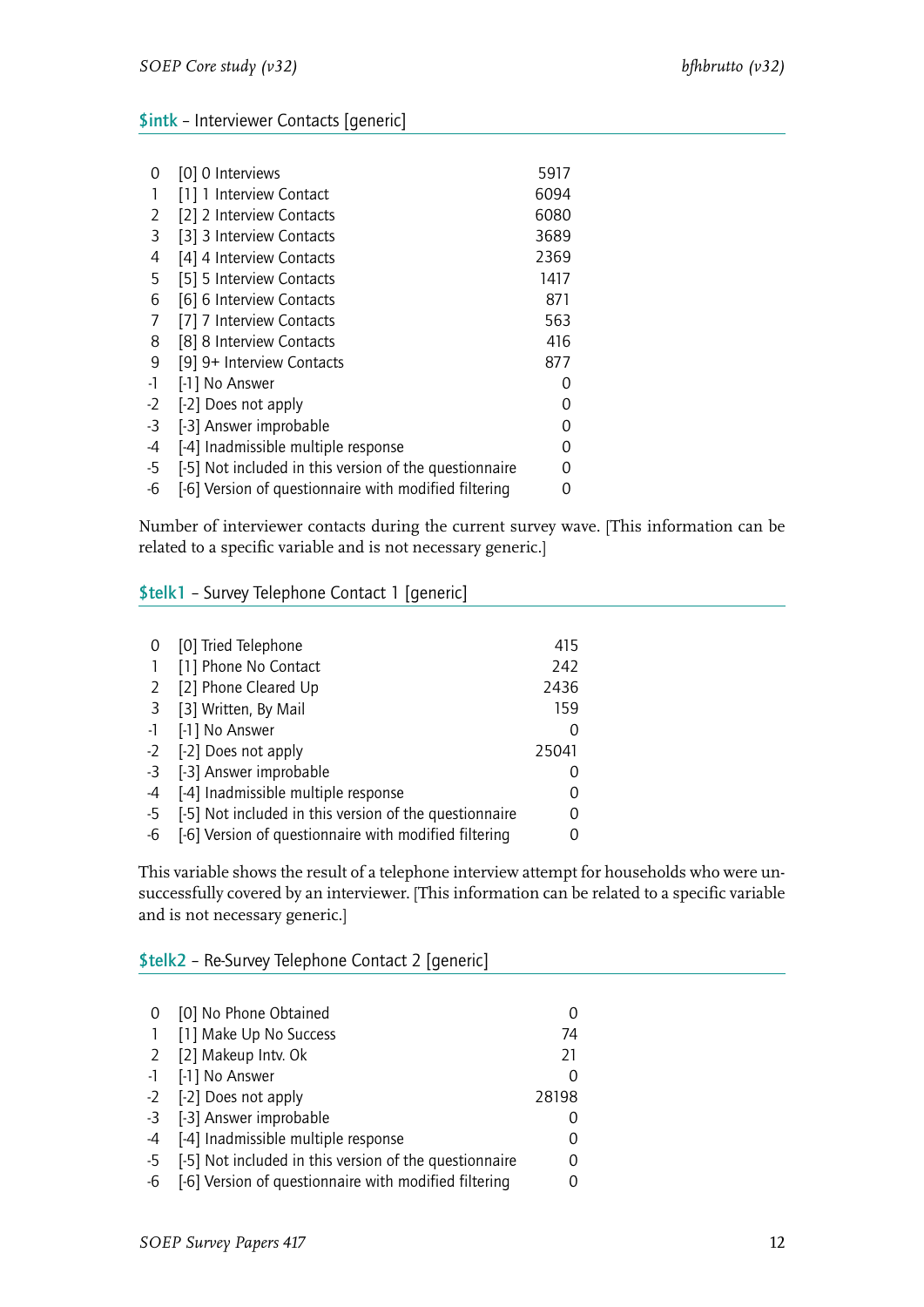This variable shows the result of a post-interview resurvey attempt, in cases of missing informations in the houshold and/or personal questionnaire. [This information can be related to a specific variable and is not necessary generic.]

## <span id="page-14-0"></span>\$schk – Contact By Mail [generic]

|      | [1] Cover Letter-No Response                           | 3959     |
|------|--------------------------------------------------------|----------|
|      | 2 [2] Cover Letter-With Response                       | 1935     |
|      | -1 [-1] No Answer                                      |          |
|      | -2 [-2] Does not apply                                 | 22399    |
|      | -3 [-3] Answer improbable                              |          |
|      | -4 [-4] Inadmissible multiple response                 |          |
| $-5$ | [-5] Not included in this version of the questionnaire | $\left($ |
| -6   | [-6] Version of questionnaire with modified filtering  |          |

This variable shows the result of a mail interview attempt for households who are interviewed in this form. [This information can be related to a specific variable and is not necessary generic.]

## <span id="page-14-1"></span>\$capierg – CAPI-Result [generic]

|      | 1 [1] Successful                                       | 977   |
|------|--------------------------------------------------------|-------|
|      | 2 [2] HH Not Successful                                | 478   |
|      | -1 [-1] No Answer                                      |       |
|      | -2 [-2] Does not apply                                 | 1226  |
|      | -3 [-3] Answer improbable                              |       |
|      | -4 [-4] Inadmissible multiple response                 |       |
| $-5$ | [-5] Not included in this version of the questionnaire | 25612 |
| -6   | [-6] Version of questionnaire with modified filtering  |       |

[This information can be related to a specific variable and is not necessary generic.]

## <span id="page-14-2"></span>\$catierg – CATI-result [generic]

|      | [1] TP: Participated                                   | 256   |
|------|--------------------------------------------------------|-------|
| 2    | [2] TP: Intention to Participate                       | 938   |
| 3    | [3] TP: Not Sure                                       | 128   |
| 4    | [4] TP: Requests Login Data                            | 73    |
| 5    | [5] TP: No Internet                                    | 17    |
| 6    | [6] TP: Wish for CAPI                                  | 124   |
| 7    | [7] TP: Refusal                                        | 54    |
| 8    | [8] TP: Unreachable                                    | 214   |
| 9    | [9] Wrong Telephone Number                             | 332   |
| $-1$ | [-1] No Answer                                         | Ω     |
| $-2$ | [-2] Does not apply                                    | 545   |
| $-3$ | [-3] Answer improbable                                 | Ω     |
| -4   | [-4] Inadmissible multiple response                    | 0     |
| -5   | [-5] Not included in this version of the questionnaire | 25612 |
| -6   | [-6] Version of questionnaire with modified filtering  | 0     |
|      |                                                        |       |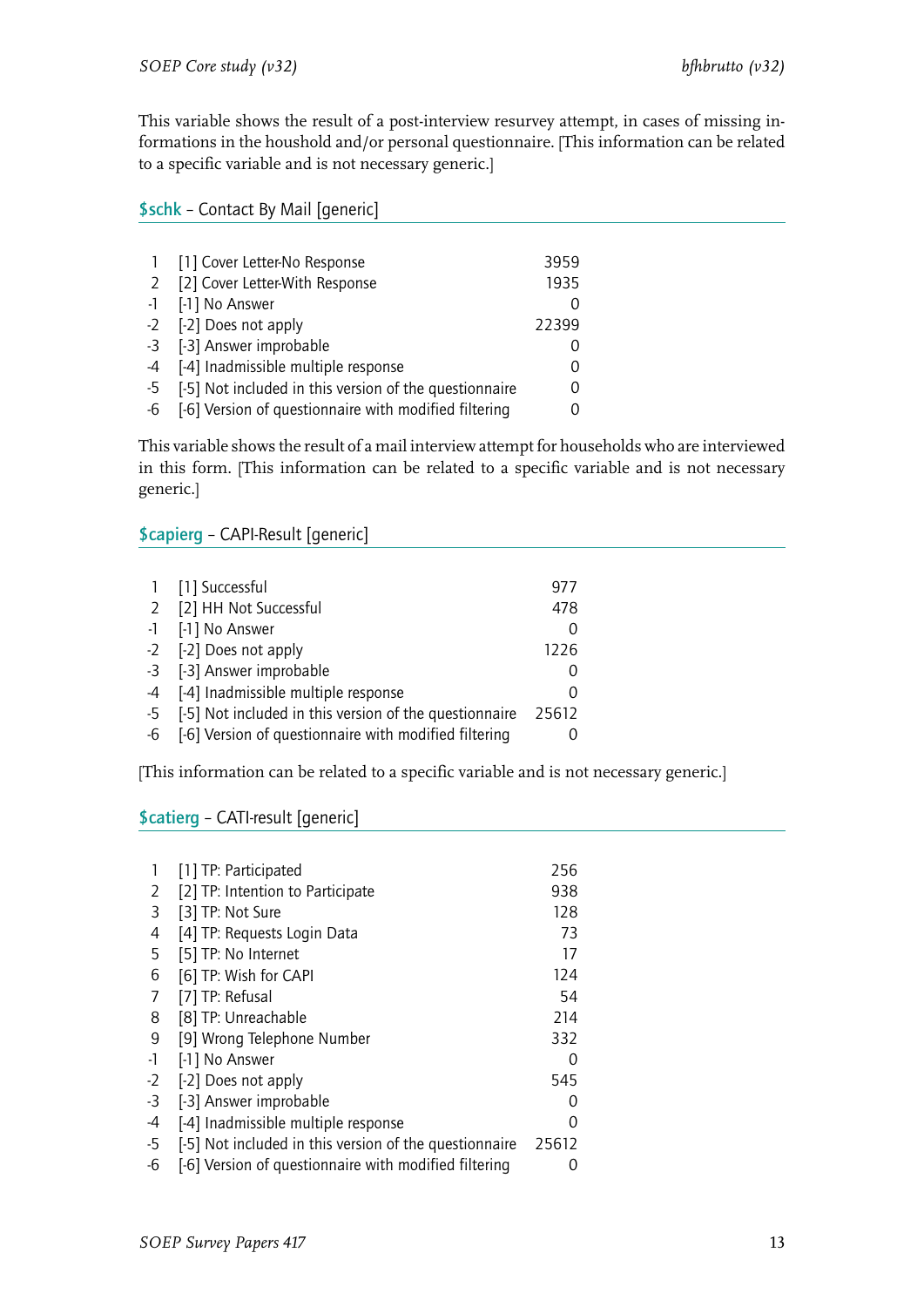[This information can be related to a specific variable and is not necessary generic.]

## <span id="page-15-0"></span>\$cawierg – CAWI-Result [generic]

|      | 1 [1] Successful                                       | 991   |
|------|--------------------------------------------------------|-------|
|      | 2 [2] HH Not Successful                                | 1253  |
|      | -1 [-1] No Answer                                      |       |
|      | -2 [-2] Does not apply                                 | 437   |
|      | -3 [-3] Answer improbable                              |       |
|      | -4 [-4] Inadmissible multiple response                 |       |
| $-5$ | [-5] Not included in this version of the questionnaire | 25612 |
| -6   | [-6] Version of questionnaire with modified filtering  |       |

[This information can be related to a specific variable and is not necessary generic.]

# 9 Work Form Information

\$split – Starting Work Form [generic]

| 10   | [10] Succesful Work by Interviewer                     | 12568    |
|------|--------------------------------------------------------|----------|
| 11   | [11] Interviewer East                                  | 0        |
| 12   | [12] first work (sample i) after non-response sample   | 0        |
| 13   | [13] Participant during last wave, in CAWI Processing  | 6        |
| 19   | [19] HH Not Processed, Under Income Lev                | 0        |
| 61   | [61] Tel. Survey, Temp. Missing                        | 63       |
| 62   | [62] CAWI, Temp. Missing                               | 323      |
| 63   | [63] Temporary missing, last year CAWI Processing      | 207      |
| 66   | [66] Tel. Survey, Temp. Missing, Written               | 983      |
| 68   | [68] Miss., But Interviewed                            | 4        |
| 69   | [69] Interview. Survey, Code 61,66,81,89.              | 78       |
| 70   | [70] Tel. Survey, Proxy In tv.                         | 43       |
| 75   | [75] No Survey, Moved Abroad                           | 5        |
| 76   | [76] No Survey, Died                                   | 10       |
| 77   | [77] No Survey, Moved To Panel HH                      | $\Omega$ |
| 78   | [78] No Survey, Refused                                | 108      |
| 81   | [81] Tel. Survey, Tel., Written Contact                | 899      |
| 82   | [82] CAWI, Prev. Yr. processed                         | 550      |
| 83   | [83] Participating last year using CAWI                | 1113     |
| 88   | [88] Tel. Survey, Tel. Interview                       | 0        |
| 89   | [89] Written Survey, Refused Writing                   | 755      |
| 90   | [90] Surveyed With Div., New HH                        | 10578    |
| 99   | [99] New HH, Fieldwork in initial shipm                | 0        |
| $-1$ | [-1] No Answer                                         | 0        |
| $-2$ | [-2] Does not apply                                    | 0        |
| $-3$ | [-3] Answer improbable                                 | 0        |
| $-4$ | [-4] Inadmissible multiple response                    | 0        |
| $-5$ | [-5] Not included in this version of the questionnaire | 0        |
| $-6$ | [-6] Version of questionnaire with modified filtering  | 0        |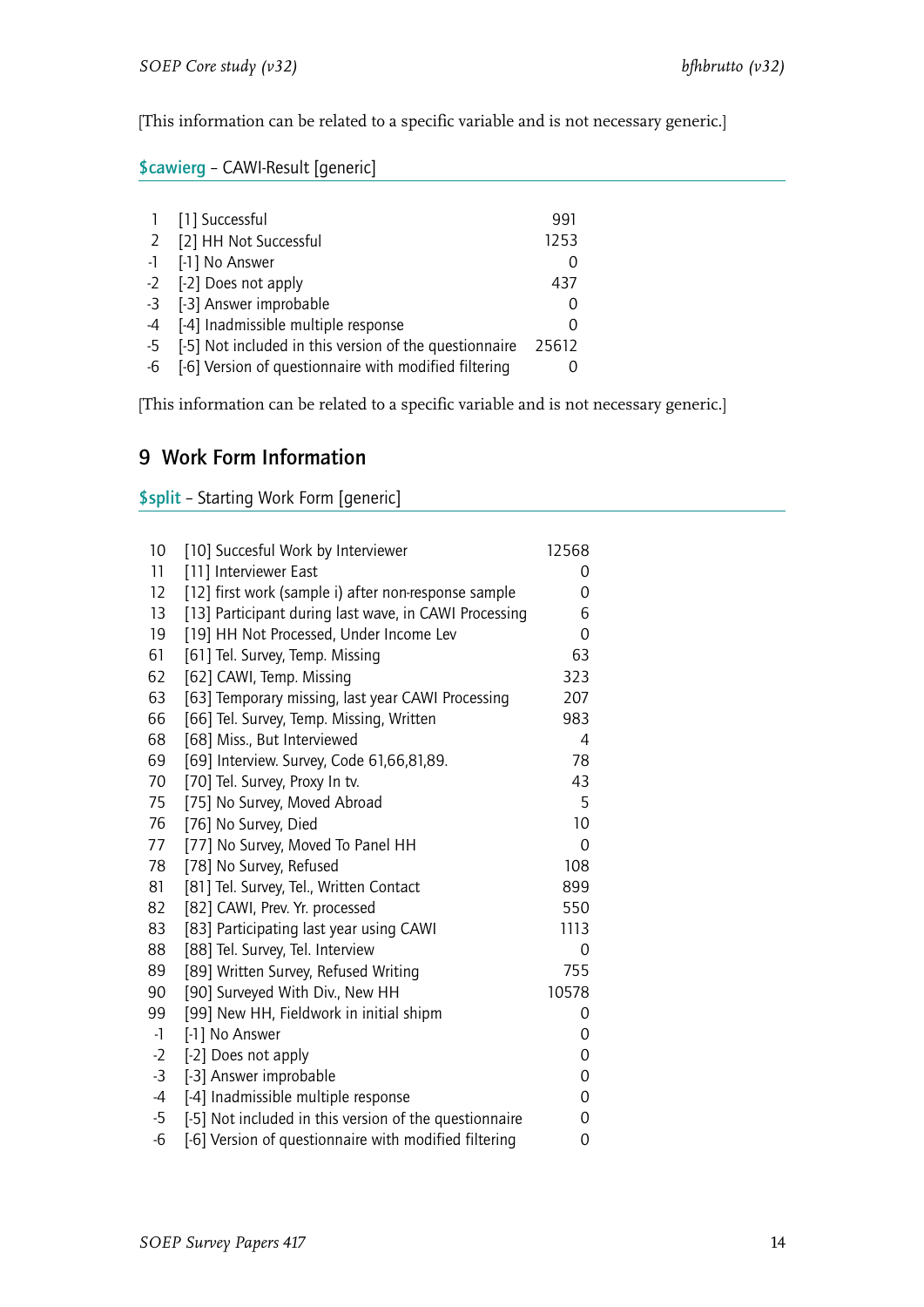This variable indicates the starting work form for the household. [This information can be related to a specific variable and is not necessary generic.]

<span id="page-16-0"></span>\$hform1 – Survey Type Main Survey [generic]

|      | [1] Only Interviewer                                   | 11496            |
|------|--------------------------------------------------------|------------------|
| 2    | [2] Interview After Pos. Tel                           | 0                |
| 3    | [3] Written After Pos. Tel.                            | 870              |
| 4    | [4] Negative Tel. Contact                              | 221              |
| 5    | [5] Phone Interview                                    |                  |
| 6    | [6] Written-Postal                                     | 3501             |
| 7    | [7] Mixed Type                                         | $\left( \right)$ |
| 8    | [8] No Interview                                       | 124              |
| 9    | $[9]$ CAPI                                             | 9838             |
| 10   | [10] CAWI                                              | 2242             |
| -1   | [-1] No Answer                                         | O                |
| $-2$ | [-2] Does not apply                                    | O                |
| $-3$ | [-3] Answer improbable                                 | Ω                |
| -4   | [-4] Inadmissible multiple response                    | 0                |
| $-5$ | [-5] Not included in this version of the questionnaire | 0                |
| $-6$ | [-6] Version of questionnaire with modified filtering  | 0                |

This variable indicates the household's main work form/ survey type. [This information can be related to a specific variable and is not necessary generic.]

#### <span id="page-16-1"></span>\$herg1 – Survey Result Main Survey [generic]

| [0] Partly Successful                                  | 1420  |
|--------------------------------------------------------|-------|
| [1] Fully Successful                                   | 13881 |
| [2] Unsuccessful At The Time                           | 1542  |
| [3] Unwilling Then                                     | 2513  |
| [4] Final Refusal                                      | 2665  |
| [5] Moved Out Of Germany                               | 354   |
| [6] Has Died                                           | 65    |
| [7] HH Dissolved                                       | 35    |
| [8] HH Not Reached                                     | 65    |
| [9] address of hh not found                            | 5753  |
| [99] HH Under Income Level (G)                         | 0     |
| [-1] No Answer                                         | O     |
| [-2] Does not apply                                    | 0     |
| [-3] Answer improbable                                 | 0     |
| [-4] Inadmissible multiple response                    | ი     |
| [-5] Not included in this version of the questionnaire | O     |
| [-6] Version of questionnaire with modified filtering  | O     |
|                                                        |       |

This variable indicates the household's main survey result. [This information can be related to a specific variable and is not necessary generic.]

<span id="page-16-2"></span>\$hforms – Result Of Survey [generic]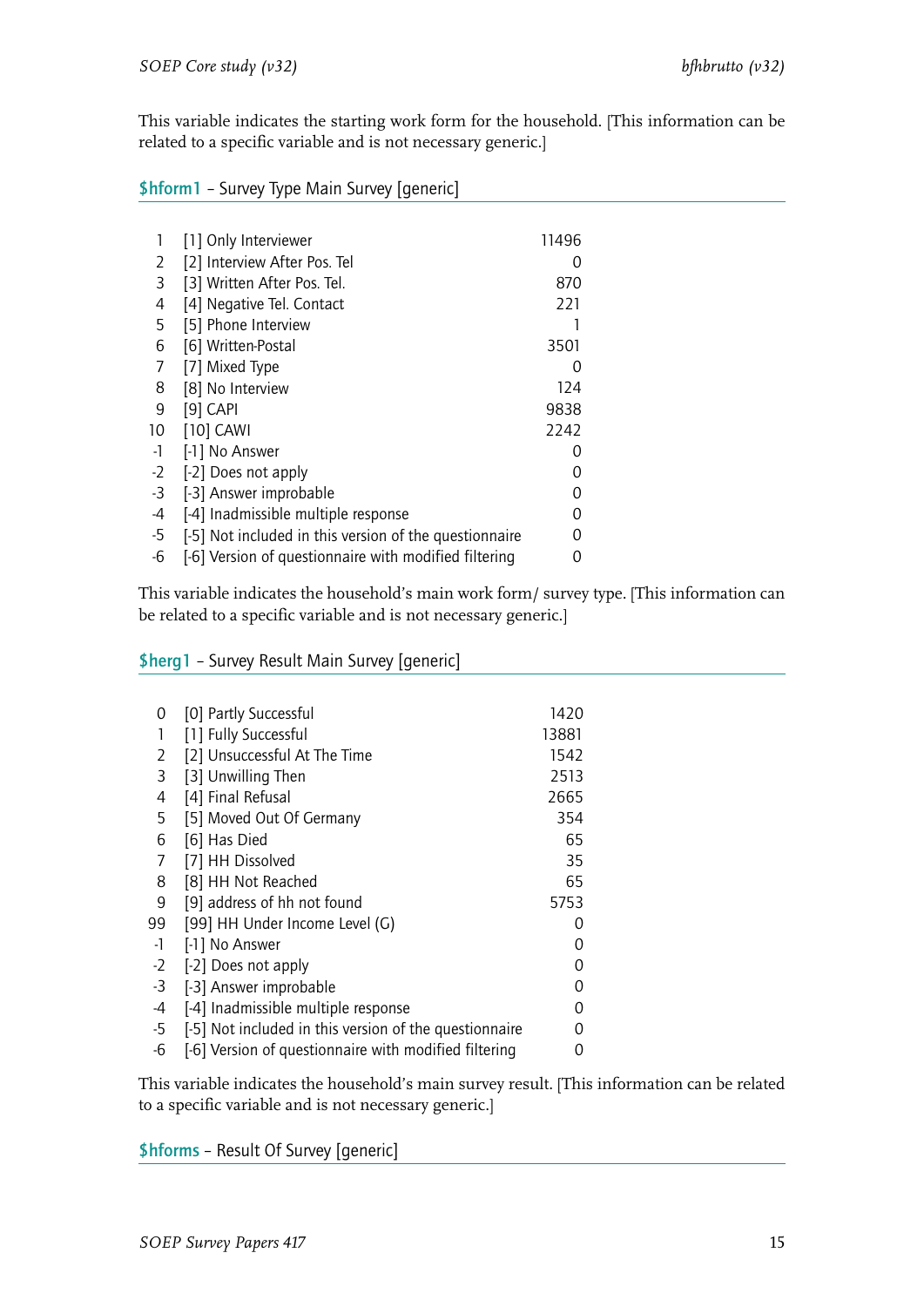|      | [1] Only Interviewer                                   | 11749         |
|------|--------------------------------------------------------|---------------|
| 2    | [2] Interview After Pos. Tel                           | $\mathcal{L}$ |
| 3    | [3] Written After Pos. Telephone                       | 870           |
| 4    | [4] Negative Tel. Contact                              | 168           |
| 5    | [5] Phone Interview                                    |               |
| 6    | [6] Written-Postal                                     | 3691          |
| 7    | [7] Mixed Type                                         | 0             |
| 8    | [8] No Interview                                       | 124           |
| 9    | $[9]$ CAPI                                             | 10469         |
| 10   | [10] CAWI                                              | 1221          |
| $-1$ | [-1] No Answer                                         | $\mathcal{L}$ |
| $-2$ | [-2] Does not apply                                    |               |
| $-3$ | [-3] Answer improbable                                 | Ω             |
| -4   | [-4] Inadmissible multiple response                    | Ω             |
| -5   | [-5] Not included in this version of the questionnaire | ი             |
| -6   | [-6] Version of questionnaire with modified filtering  | O             |

This variable indicates the household's survey result. [This information can be related to a specific variable and is not necessary generic.]

## <span id="page-17-0"></span>\$hergs – Household Survey Result, One Digit [generic]

| 1         | [1] Part. Success., Without Comments         | 1477  |
|-----------|----------------------------------------------|-------|
| 2         | [2] Part. Success., Not Next Wave            | 3     |
| 3         | [3] Part. Success. Next Wave On.No.Acc       | 19    |
| 11        | [11] Comp. Success. Without Comments         | 13275 |
| 12        | [12] Comp. Success. Not Next Wave            | 20    |
| 13        | [13] Comp. Success. Next Wave On.No.Acc      | 94    |
| 14        | [14] Comp. Success. At Least 1 Refusal HH    | 1103  |
| 19        | [19] Comp. Success. Void Due To Value Limit  | 0     |
| 21        | [21] Unsucc. Old And Sick                    | 1     |
| 22        | [22] Unsucc. At End Unreachable              | 4     |
| 23        | [23] Unsucc. Abroad                          | 29    |
| 24        | [24] Unsucc. Hospital                        | 38    |
| 25        | [25] Unsucc. Unreachable                     | 1354  |
| 26        | [26] Unsucc. Quest. Cant Be Processed        | 2     |
| 27        | [27] Unsucc. 2X Missing, but Brutto          | 30    |
| $\ddotsc$ | (15 rows omitted)                            | 5023  |
| 82        | [82] Could Not Locate Always Traveling       | 0     |
| 83        | [83] Could Not Locate Living With Friends    | 0     |
| 84        | [84] Could Not Locate HH. In Addresses       | 11    |
| 85        | [85] Could Not Locate New Address            | 43    |
| 89        | [89] Could Not Locate Other Unclear Cases    | 0     |
| 90        | [90] HH Not Found                            | 2111  |
| 92        | [92] Address Not Deliverable (Post Research) | 2424  |
| 98        | [98] Neutral Drop Out                        | 1232  |
| 99        | [99] HH Not Processed, Under Income Lev      | 0     |
| $-1$      | [-1] No Answer                               | 0     |
| $-2$      | [-2] Does not apply                          | 0     |
| $-3$      | [-3] Answer improbable                       | 0     |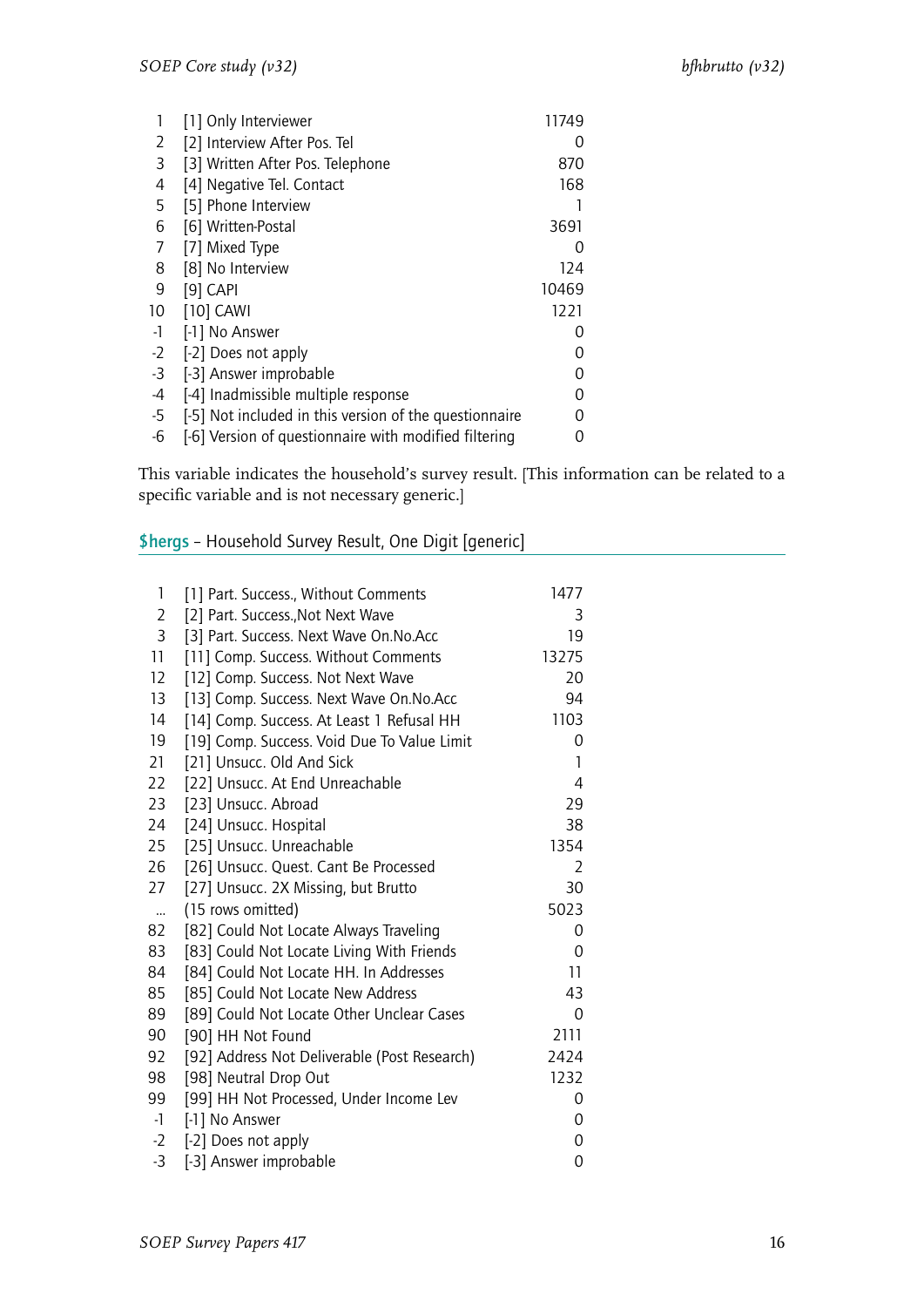- -4 [-4] Inadmissible multiple response 0
- -5 [-5] Not included in this version of the questionnaire 0
- -6 [-6] Version of questionnaire with modified filtering 0

This variable indicates the household's survey result in one digit coding. [This information can be related to a specific variable and is not necessary generic.]

#### <span id="page-18-0"></span>\$hstu – Household Steps Of Survey [generic]

|      | [0] No Interview                                       | 124   |
|------|--------------------------------------------------------|-------|
|      | [1] Processed 1 Stage                                  | 26936 |
| 2    | [2] Processed 2 Stage                                  | 1215  |
| 3    | [3] Processed 3 Stage                                  | 18    |
| $-1$ | [-1] No Answer                                         | 0     |
| $-2$ | [-2] Does not apply                                    | 0     |
|      | -3 [-3] Answer improbable                              | 0     |
| -4   | [-4] Inadmissible multiple response                    |       |
| $-5$ | [-5] Not included in this version of the questionnaire |       |
| -6   | [-6] Version of questionnaire with modified filtering  |       |

Processing Stage. This variable indicates to which stage the household's survey result (\$hergs) refers to. [This information can be related to a specific variable and is not necessary generic.]

# <span id="page-18-1"></span>10 Incentive and Additional Information

\$inckontr – Incentivized Households [generic]

|    | [1] Incentiv. HH, moderate cash(5+10)                  | 636   |
|----|--------------------------------------------------------|-------|
|    | 2 [2] Control Group                                    | 576   |
|    | 3 [3] Incentiv. HH, low cash(5+5)                      |       |
|    | -1 [-1] No Answer                                      |       |
|    | -2 [-2] Does not apply                                 | 11928 |
|    | -3 [-3] Answer improbable                              |       |
|    | -4 [-4] Inadmissible multiple response                 |       |
| -5 | [-5] Not included in this version of the questionnaire | 15153 |
| -6 | [-6] Version of questionnaire with modified filtering  |       |

This variable indicates whether the household was choosen to take part in an experimental setting. [This information can be related to a specific variable and is not necessary generic.]

\$vodere – Choice of Incentive [generic]

| 1 [1] Check for Deposit Only (incent. HHs) | 181   |
|--------------------------------------------|-------|
| 2 [2] Shopping Voucher (incent. HHs)       |       |
| 3 [3] prefered lottery ticket              |       |
| -1 [-1] No Answer                          |       |
| -2 [-2] Does not apply                     | 12957 |
| -3 [-3] Answer improbable                  |       |
| -4 [-4] Inadmissible multiple response     |       |